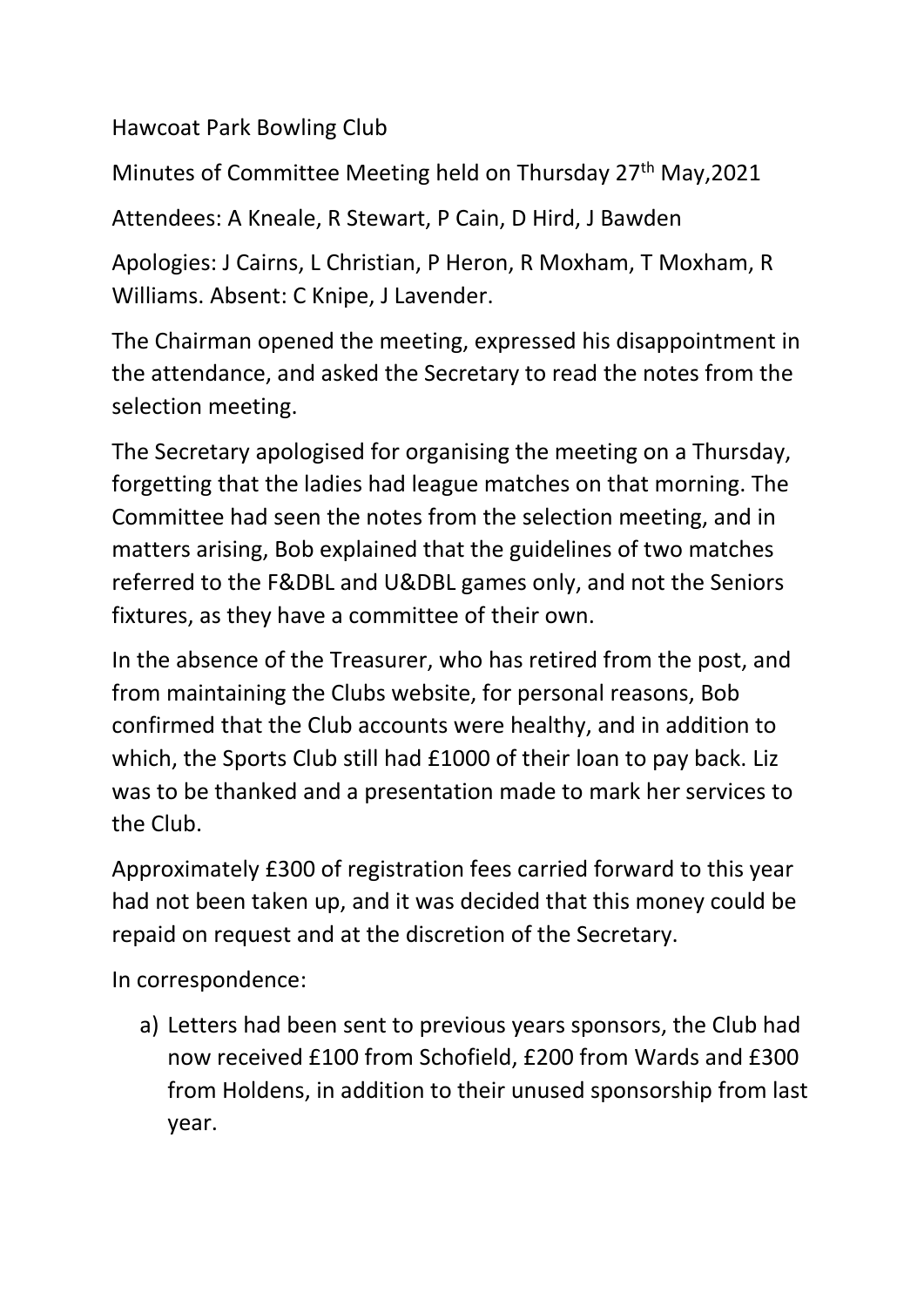- b) A letter had been received from the Furness Crown Green Bowling Association asking for donations to assist in their running of the Furness Junior team. A £50 donation was agreed.
- c) Email from Ray Williams requesting that bowlers be reminded of the support needed for players on the green, and duties to be performed during the games and at the end of the match. It was agreed that the captains should speak to their teams.

The league Delegate confirmed that no meetings had been arranged and therefore nothing to report.

The Secretary confirmed that approx 60 competitors were due to play at Hawcoat Park in the County Senior Merit on Sunday 30th May, with play due to start at 9.30 am.

As sponsorship money had been received, an 'Open' singles event was to be scheduled for Sunday 15<sup>th</sup> August and a doubles comp for Sunday 12<sup>th</sup> September.

As no AGM had been held due to the pandemic it was agreed that the Committee would agree the honorariums for this season. Secretary - £100; Treasurer £60; Delegate £30; Comp Secretaries £40. Honorariums were to be paid for last season, and officers left to decide on whether their duties were performed under the circumstances.

Their was no other business to discuss, and it was decided that due to the poor attendance, a follow up meeting would be arranged for Wednesday 9<sup>th</sup> June at 11.00 am.

A well attended meeting was held on the 9<sup>th</sup> June, when the Secretary went through the minutes from the earlier meeting, there were no matters arising, other to confirm that the County Senior Merit had been a success and that the ladies refreshments had made £150 and the men's raffle and beer sales a further £140.